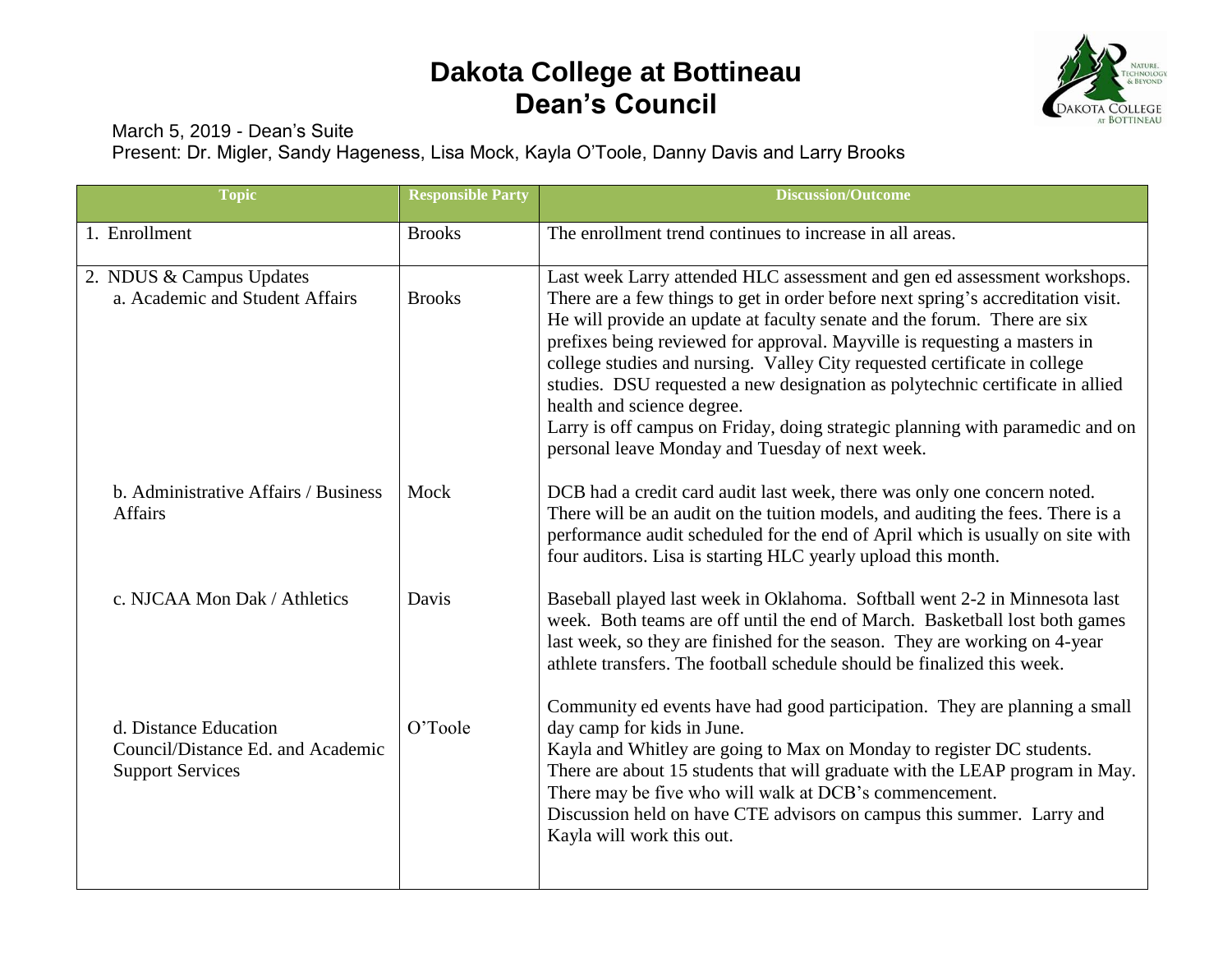## **Dakota College at Bottineau Dean's Council**



| e. Public Affairs Council                                   | Hageness | The Ag program promotions are under way. The news has been picked up by<br>KXMC and the Minot Daily. Mailings are going out to schools and<br>prospective students who selected the program on the ACT's. FB promotions<br>are going well with upward to 6,000 clicks. Radio this week is PTK.                                                                                                                                                                                                                                                                                                                        |
|-------------------------------------------------------------|----------|-----------------------------------------------------------------------------------------------------------------------------------------------------------------------------------------------------------------------------------------------------------------------------------------------------------------------------------------------------------------------------------------------------------------------------------------------------------------------------------------------------------------------------------------------------------------------------------------------------------------------|
| f. Chancellor's Cabinet / Dean's<br>Update                  | Migler   | Dr. Migler shared that a part time security worker, Janet Lund.has been hired<br>dependent upon the background check. She has a excellent experience for the<br>position.<br>The advertisement for a farm manager has closed. There are two applicants.<br>Kayla Wolfe resigned and tomorrow there is a farewell hosted for her in the<br>Foundation office. The position is posted, and applications are coming in.<br>Federal Compliance with HLC, finding a few compliance issues working on.<br>Dr. Migler reviewed the Chancellor's cabinet items last week.<br>Dr. Migler gone Monday and Tuesday of next week. |
| 3. Other<br><b>Emotional Support Animal</b><br>(ESA) Policy | Migler   | <b>Click Here for Attachments</b><br>The policy has been reviewed by the Senates. Changes reviewed. Sandy will<br>apply changes for review at the next Dean's Council meeting.                                                                                                                                                                                                                                                                                                                                                                                                                                        |
| <b>Policy Approval Procedure</b><br>$\bullet$               |          | Recommendation made for the coordination and review of Employee and<br>Student policy procedure to be set up under a committee. It was recommended<br>to identify the Campus Dean will appoint the Chair of the committee annually.                                                                                                                                                                                                                                                                                                                                                                                   |
|                                                             |          | Larry moved to approve Policy Coordination and Review Committee as<br>proposed with the recommended change for the Campus Dean to appoint<br>the Chair of the committee. Lisa seconded, motion carried.                                                                                                                                                                                                                                                                                                                                                                                                               |
| Strategic Plan                                              |          | Minutes from all the Senates have been received with approval of the Strategic<br>Plan as presented. Dr. Migler asked that the Council review and the Plan will<br>be an item on the next Dean's Council agenda for action.<br>The SBHE is considering DCB for their summer retreat. If this follows<br>through, it will be a good time for the SBHE to review DCB's Strategic Plan.                                                                                                                                                                                                                                  |
| DSS at MSU                                                  | O'Toole  | DCB at MSU students receive disability support services (DSS) at MSU. We<br>currently have two DCB students registered with DSS on MSU campus. The                                                                                                                                                                                                                                                                                                                                                                                                                                                                    |